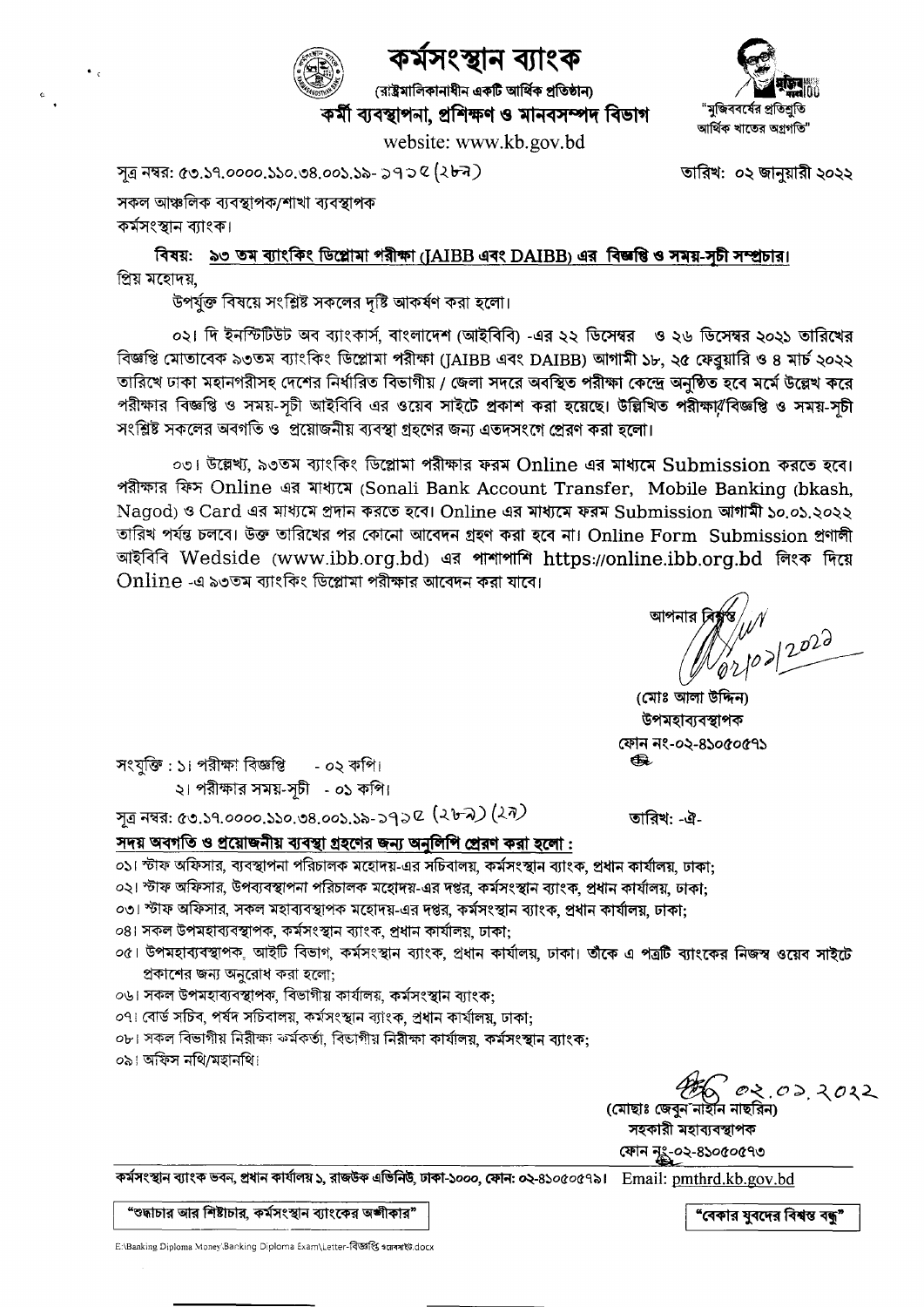# দি ইনস্টিটিউট অব ব্যাংকার্স, বাংলাদেশ (আইবিবি)

ঢাকা- ১০০০।

তারিখ ঃ ২৬ ডিসেম্বর, ২০২১

# ৯৩ তম ব্যাংকিং ডিপ্লোমা পরীক্ষার সংশোধনী বিজ্ঞপ্তি

সংশ্লিষ্ট সকলের অবগতির জন্য জানানো যাচ্ছে যে, গত ২২/১২/২০২১ তারিখে দেওয়া সংশোধিত পরীক্ষা বিজ্ঞপ্তির ০৪ নং অনুচ্ছেদে দেওয়া লিংক (www.ibb.org.bd) এর পাশাপাশি https://online.ibb.org.bd/ লিংক দিয়েও Online এ ৯৩তম ব্যাংকিং ডিপ্লোমা পরীক্ষার আবেদন করা যাবে।

(ড. মোঃ শেখ রমিজুল করিম) পরিচালক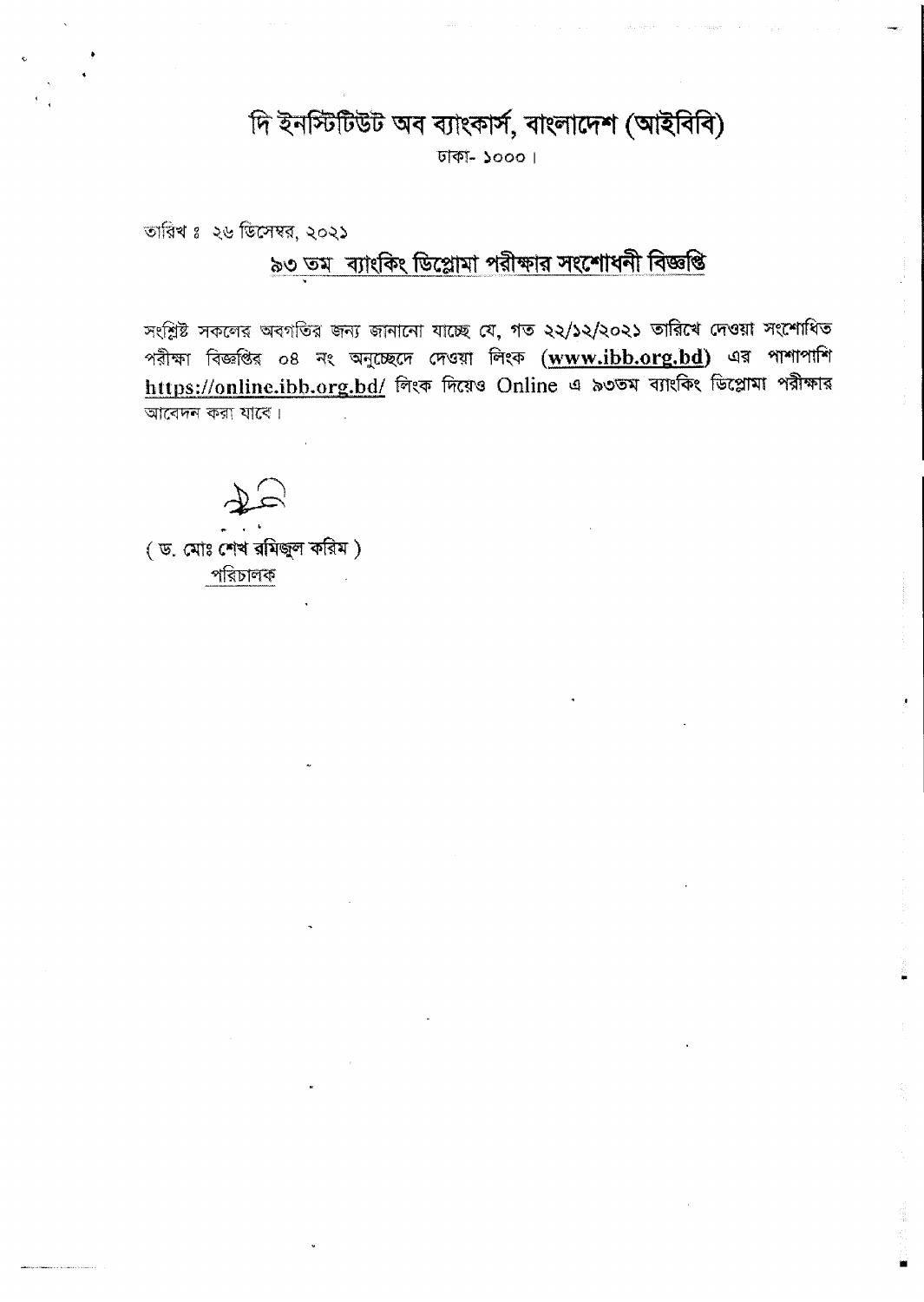দি ইনস্টিটিউট অব ব্যাংকার্স, বাংলাদেশ (আইবিবি)

টাকা- ১০০০।

তারিখঃ ২২ ডিসেম্বর, ২০২১

#### ৯৩ তম ব্যাংকিং ডিপ্লোমা পরীক্ষার সংশোধনী বিজ্ঞপ্তি

দি ইনস্টিটিউট অব ব্যাংকার্স, বাংলাদেশ (আইবিবি)-এর ৯৩তম ব্যাংকিং ডিপ্লোমা পরীক্ষা, আগামী ১৮,২৫ ফেব্রুয়ারী ও ৪ মার্চ ২০২২ তারিখসমূহে ঢাকা মহানগরীসহ দেশের 'সুনির্দিষ্ট বিভাগীয়/জেলা সদরে অবস্থিত পরীক্ষা কেন্দ্রে অনুষ্ঠিত হবে।

০২ ৷ ৯২ তম ব্যাংকিং ভিগ্লোমা পরীক্ষার ফলাফল পরবর্তী স্কুটিনির আবেদন ৩০-১২-২০২১ তারিখ পর্যন্ত গ্রহণ করা হবে। উক্ত তারিখের পর কোম আবেদন গ্রহণ করা হবে না।

০৩। ৯৩ তম ব্যাংকিং ডিগ্লোমা পরীক্ষায় JAIBB এবং DAIBB পর্বের নতুন ও পুরাতন সকল পরীক্ষার্থীর জন্য পরীক্ষা ফি এককালীন ১৫০০,০০ (এক হাজার পাঁচ শত) টাকা।

০৪ ১৩ তম ব্যাংকিং ডিপ্লোমা পরীক্ষার ফরম Online (www.ibb.org.bd) এর মাধ্যমে প্রহণ করা হবে। Online এর মাধ্যমে ফরম Submission আগামী ২৬-১২-২০২১ তারিখ থেকে গুরু হবে এবং ১০-০১-২০২২ তারিখ পর্যন্ত চলবে। উক্ত তারিখের পরে আবেদন করা যাবে না।

০৫ Online Form Submission প্ৰণালী আইবিবি Website (www.ibb.org.bd)-এ Upload করা হয়েছে। উক্ত প্ৰণালী অনুযায়ী Online এ- Form Submission কৰতে হৰে। তৰে, পৰীক্ষা ফি Sonali Bank Account Transfer, Mobile Banking (bkash, Nagod) e Card এর মাধ্যমে পরিশোধ করা যাবে। সেক্ষেত্রে আরোপিত চার্জ আবেদনকারীকে বহন করতে হবে।

oঙ आইবিৰি's "Regulations and Syllabus for Banking Diploma Examinations, JAJBB and  $DABB$ " এর ২২ নং অনুচেইদে  $DABB$  পরীক্ষায় অংশগ্রহণ বিষয়ে নিম্নবর্ণিত বিধান রয়েছে ঃ

No candidate will be allowed to sit for DAIBB without passing all the subjects of JAIBB Examination. No candidate will also be allowed to sit simultaneously for both JAIBB and DAIBB Examinations.

Regulations and Syllabus এর উপরোক্ত বিধান অনুযায়ী কোন পরীক্ষার্থী JAIBB পর্ব উত্তীর্ণ না হয়ে DAIBB পর্ব পরীক্ষায় অংশগ্রহণ করতে পারবেদ মা। পাশাপাশি JAIBB পর্ব ও DAIBB পর্ব একসাথে পরীক্ষায় অংশগ্রহণ করতে शिव्हरू खा।

০৭ - পরীক্ষা সংক্রান্ত কার্যকর ফিসমূহ- সিলেবাস ১০০/-, এক পরীক্ষা**র মার্কশীট ২০০/-, একাডেমিক ট্রান্সক্রীপ্ট** ৫০০/-, সাময়িক সনদপত্র ২০০/-, মূল সনদপত্র ৫০০/- (সাময়িক সনদপত্র উত্তোলন না করে মূল সনদপত্র উত্তোলন করা যাবে না), জ্রুটিনি ফি প্রতি বিষয়ের জন্য ৩০০/-, পুরানো তথ্য সরবরাহ ফি ৫০০/-, ডুপ্লিকেট সাময়িক সনদ ৫০০/- ( ডিডি/পে-অর্ডার এর মাধ্যমে পরিশোধ করতে হবে)।

০৭। পরীক্ষার বিস্তারিত নিয়মাবলী ও সিলেবাস ইনস্টিটিউট কর্তৃক প্রকাশিত "Regulations and Syllabus for Banking Diploma Examinations, JAIBB and DAIBB " শীৰ্ষক পুত্তিকায় এবং IBB Website- $s$  (www.ibb.org.bd) বৰ্ণিত আছে।

(ড. মোঃ শেখ রমিজুল করিম) পরিচালক